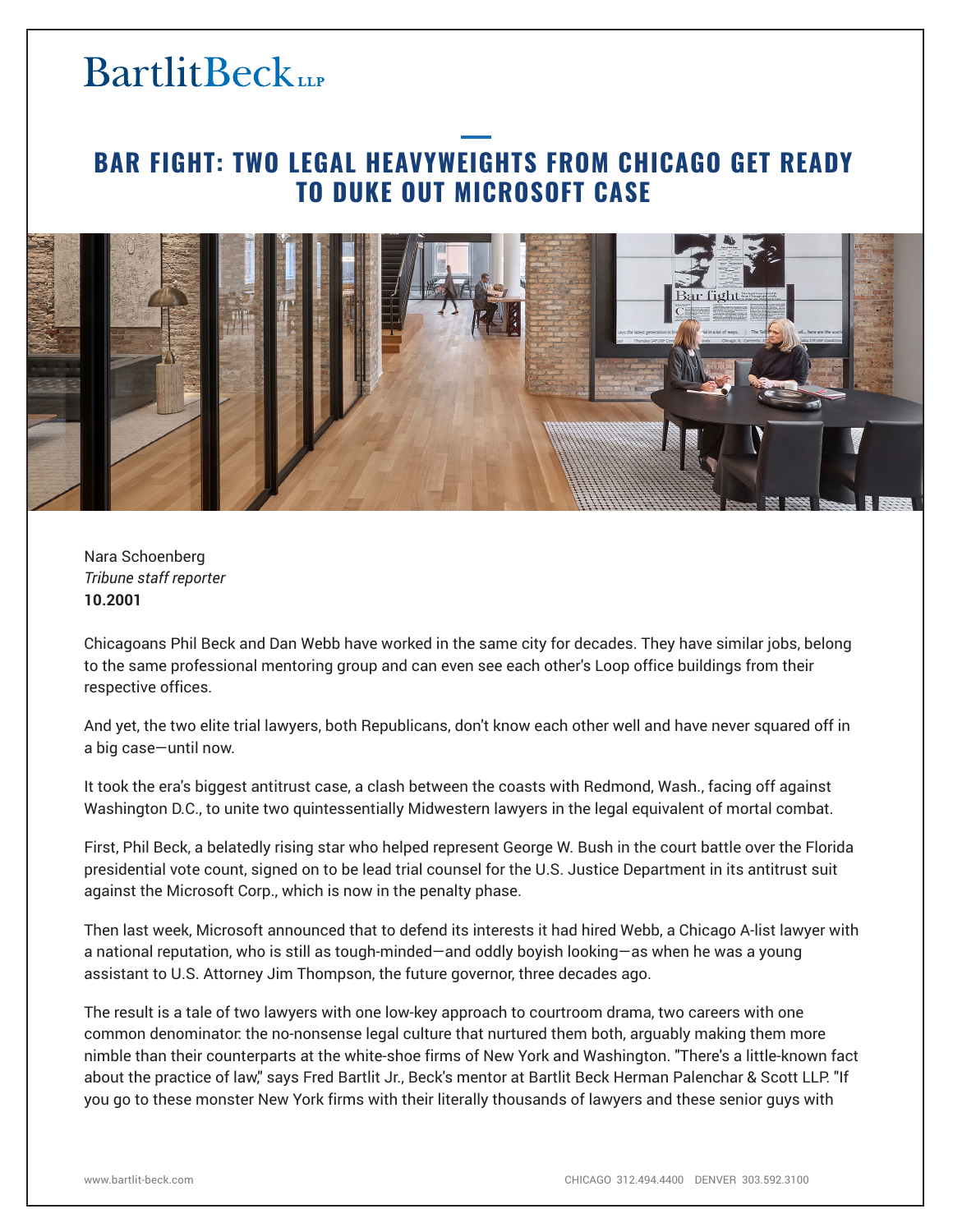BAR FIGHT: TWO LEGAL HEAVYWEIGHTS FROM CHICAGO GET READY TO DUKE OUT MICROSOFT CASE

their \$3,000 suits, a lot of them haven't tried any cases [or] haven't tried many."

In contrast, Bartlit says, Chicago law firms tend to emphasize courtroom performance.

"Dan Webb's a guy that tries cases. Phil Beck's a guy that tries cases. If you have a case like [this] and you want a trial lawyer, not an office lawyer, not a guy who postures and BSs, but someone who's been there and done that and won't be scared if the case has to be tried and will be there for you, there's a lot of great trial lawyers in Chicago."

Only moderately acquainted with each other, though members of the same professional trial lawyers' group, Chicago Inn of Court, Webb and Beck can both lay claim to the heartland equivalent of street credibility: "I've milked a lot of cows," says Webb, 55, who grew up on a farm in southern Illinois. Beck, 50, who grew up in south suburban Homewood, the son of a bookstore owner, worked in a steel mill and a shingle factory as a teenager.

As adults, both are described by colleagues as calm, pleasant and unpretentious.

"Dan's never raised his voice to me since I've known him," says Larry Desideri, a partner at Webb's law firm, Winston & Strawn. "Ever. Under intense pressure. And I was young [when I worked closely with him]."

As for Beck: "He plays golf with the guys on Saturday morning and skis, and you know, drinks beer with the guys," Bartlit says. "He's a regular guy who is an extremely cagey, experienced trial lawyer."

Asked who they would cast as Beck in the movie version of his life, friends suggested the deceptively mildmannered Kevin Spacey; not to be outdone, a colleague of Webb's says Webb could be played by the supremely sincere Kevin Costner.

The most obvious difference is one of public exposure. Although only a few years younger, Beck is the lesserknown combatant, a successful member of a small (43-lawyer) firm.

Webb has been a local star for years, in a career that dates back to the 1970s, when he prosecuted public corruption cases as a young assistant to then-U.S. Atty. Thompson and later became a headline-grabbing U.S. Attorney himself. Today, he's a partner at Winston & Strawn, an 850-lawyer megafirm where Thompson is chairman.

Beck talks about how, as a young lawyer, he would go to court to see the big trial lawyers argue their cases. One of those big trial lawyers was Webb: "I have kind of followed his career longer than, I'm sure, he has been aware of my existence."

Who will have the advantage in the Microsoft case remains to be seen. In June, a federal appeals court upheld an earlier ruling that Microsoft illegally protected its computer-industry monopoly. However, the court also reversed an earlier order to break up the company. The case was sent back to U.S. District Court for the purpose of determining possible sanctions against the software giant, amid speculation that the Bush administration was nowhere near as interested in pursuing the matter as its predecessors in the Clinton administration.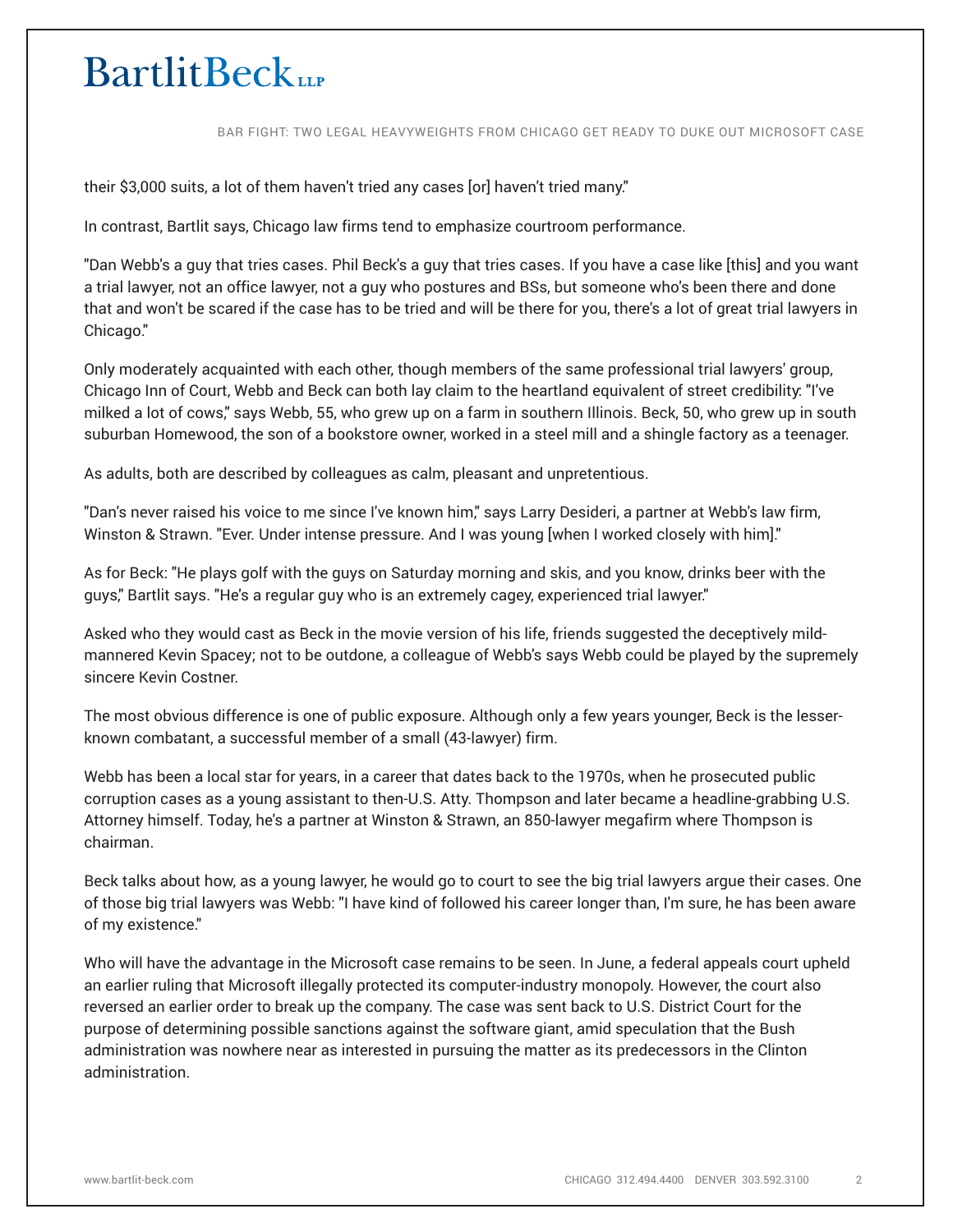BAR FIGHT: TWO LEGAL HEAVYWEIGHTS FROM CHICAGO GET READY TO DUKE OUT MICROSOFT CASE

#### Timing is everything

As a new administration came in, so did a new legal lineup. First, the Bush Justice Department opted to hire Beck to replace David Boies, the New York trial attorney who was generally seen to have put on a bravura performance for the government in gaining its trial court victory over Microsoft. Boies had also surfaced as Vice President Al Gore's chief trial lawyer in the Florida presidential recount, surely sealing his own doom when it came to further representation of the government in the antitrust case.

Then, last week, Microsoft opted for Webb to essentially lead an existing legal team from the company and its chief outside firm, New York's Sullivan & Cromwell, which was generally seen as having been out-lawyered by Boies.

Experts say Webb and Beck are facing off in the biggest antitrust case since the 1983 breakup of AT&T.

"What's at stake here is the future of the Internet, and what amount of power any one actor can exercise in controlling the future of the Internet," says Stanford Law School professor Lawrence Lessig.

Some think Webb has the tougher job ahead of him. Microsoft painted itself into a corner in the first trial, according to New Yorker writer Ken Auletta, author of "World War 3.0: Microsoft and Its Enemies."

One of the challenges facing Webb will be to "sit in a room with [Microsoft chairman Bill] Gates and [chief executive Steve] Ballmer and say, `Hey, guys, let's cut the crap. We need to be a little more forthcoming than we were and a little more humble," Auletta says.

There's also the question of how Webb will mesh with the small army of existing Microsoft attorneys. Webb declined to comment on why Microsoft needed to add another lawyer to its lineup: "I don't want to get into that, OK? Because that's something between the client and the law firm."

The challenges facing Beck are also significant, with some observers speculating that the pro-business Bush administration may not be particularly interested in pursuing the case aggressively.

Beck responds that the Bush administration wants him to win the case, and he defends the government's decision not to pursue a Microsoft breakup, calling the move apolitical: "Most people who looked at this, including former Clinton administration personnel, said that, given the Court of Appeals opinion, there was little point in pursuing the breakup remedy."

Webb's defining characteristics as a lawyer include a fierce work ethic. He works the longest hours of any of the 850 lawyers at his firm, according to Desideri. Married with four children, Webb has a decidedly short list of hobbies: He's a runner. A reporter's question about power lunches amuses him: "I don't ever have power lunches. I almost never have lunch. I usually grab a sandwich at my desk."

His career has followed a fairly conventional path: Loyola Law School in Chicago, the prosecuting job under Thompson, a stint in private practice, a return as head of the U.S. Attorney's office, and participation in several high-profile cases.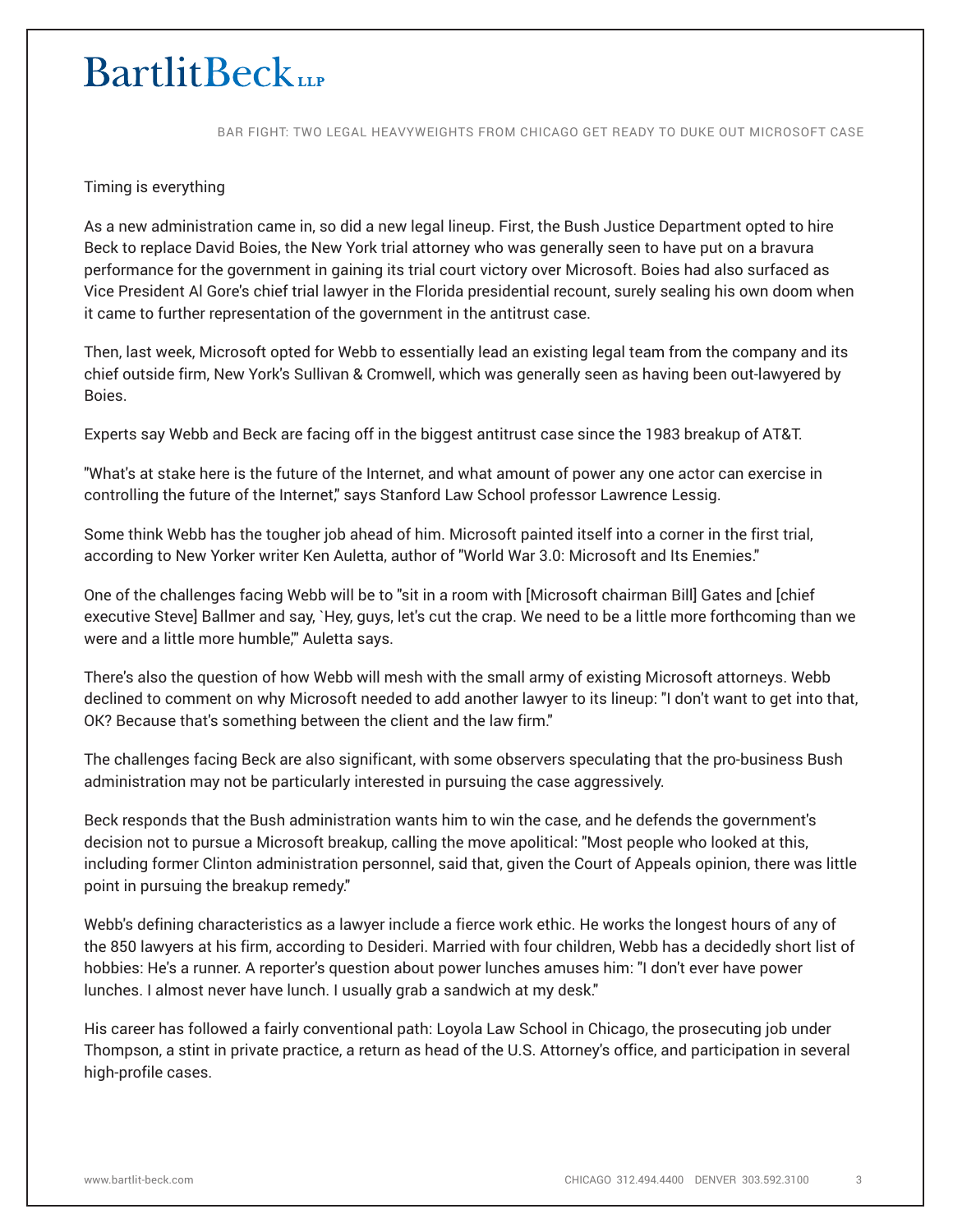BAR FIGHT: TWO LEGAL HEAVYWEIGHTS FROM CHICAGO GET READY TO DUKE OUT MICROSOFT CASE

Webb was one of the lawyers representing Philip Morris Inc. last year when a Florida jury ordered the tobacco industry to pay \$144.8 billion to sick smokers. But he also has enjoyed an impressive string of victories. He spearheaded the high-profile Operation Greylord investigation into Cook County judicial corruption in the 1980s, and successfully prosecuted former National Security Adviser John Poindexter as part of the Iran-contra trials. In 1995, he successfully defended General Electric Co. in a major price-fixing case.

Beck's career began with law school at Boston University and a clerkship for a federal judge. He went to work right out of school for the giant Loop firm of Kirkland & Ellis, but in 1993, he and Bartlit left and started their own small firm.

"Phil has always been a guy who doesn't do real well in big organizations," Bartlit says. "He's a very in-depth thinker, he dances to his own tune and way of doing things. He's a guy who's always flown under the radar."

### Variety of pastimes

As perhaps befits his maverick career path, Beck, the married father of three, works hard but has varied interests outside the office. He golfs, skis and reads American history. He names names when he talks about the comedians he likes: Dennis Miller, Chris Rock. His victories include a 10-week trial in which he represented NL Industries, a major manufacturer of lead paints, against pollution charges. For Alpha Therapeutics, a Los Angeles drug company that derived clotting factor for hemophiliacs from human blood, he fended off individual wrongful-death lawsuits after HIV contaminated some of the nation's blood supply in the 1970s and caused many with the inherited clotting disorder to contract AIDS. But it wasn't until last year that Beck got his big break. Called in to assist Bush's legal team in the dispute over the Florida vote count, he played a key role in a Bush victory before Circuit Judge N. Sanders Sauls. Sauls declined to allow a count of nearly 13,000 disputed votes, and Beck caught the attention of the national press corps.

"If you had to pick a star out of the roster of lawyers down there in Florida today—and there were many of them —it might have been Phil Beck," said NBC anchor Brian Williams. Webb and Beck have only faced off once before, several years ago in a relatively low-profile case that ended in a settlement, so a full-scale Microsoft penalty hearing would be their first courtroom showdown. And the appointment of two such noted trial lawyers suggests that the two sides in the dispute are ready for bear.

On the other hand, the new U.S. District Court judge in the case, Colleen Kollar-Kotelly, on Friday put pressure on both sides to reach a settlement, citing the Sept. 11 terrorist attacks, which have been economically disruptive.

If the settlement talks are successful, the courtroom showdown between Webb and Beck may have to wait.

Which would be a pity for fans of courtroom jousting.

Copyright © 2001, Chicago Tribune

### **ATTORNEYS**

Fred H. Bartlit, Jr.